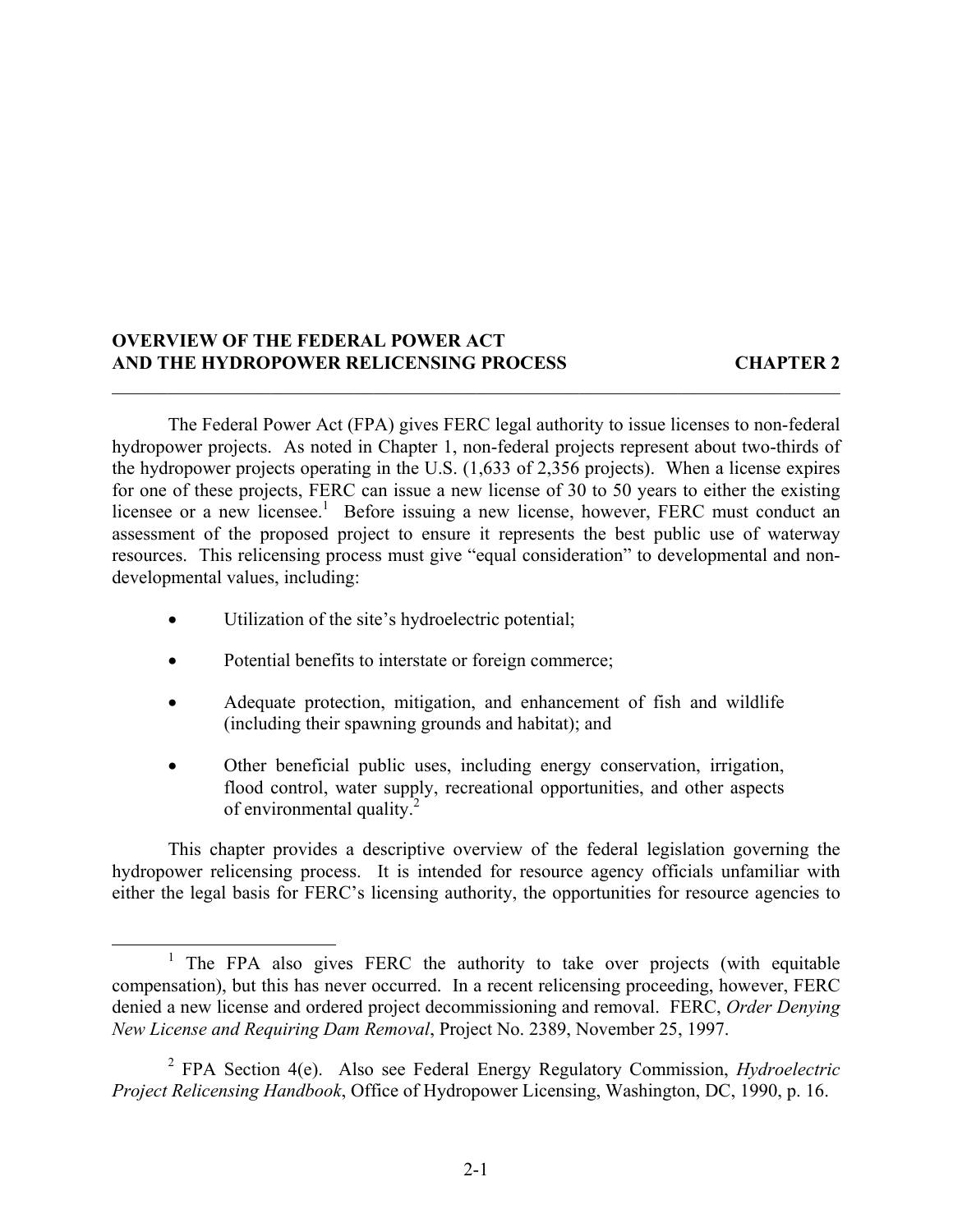influence relicensing decisions, or the steps of the relicensing process itself. The chapter is structured as follows:

- We begin the chapter with an overview of FERC's relicensing responsibilities under the FPA, as amended by the Electric Consumers Protection Act. In particular, we highlight key sections of the FPA that affect FERC's evaluation of developmental and non-developmental waterway resources.
- We then describe FERC's responsibilities for evaluating the environmental impacts of its actions under the National Environmental Policy Act (NEPA).
- Next, we characterize how several other federal statutes can affect the relicensing process and specify how the statutes make it possible for resource agencies and other parties to influence FERC's relicensing decisions.
- We then review several key court cases that affect how FERC interprets relevant legislation and implements the relicensing process.
- Finally, we provide an overview of the major steps of the relicensing process itself, highlighting key points for intervention by resource agencies.

## **THE FEDERAL POWER ACT AS AMENDED BY THE ELECTRIC CONSUMERS PROTECTION ACT**

Congress amended the FPA with the Electric Consumers Protection Act (ECPA) in 1986. Congress had become concerned that FERC's licensing proceedings were not adequately considering the value of fish and wildlife resources and other aspects of environmental quality. By enacting ECPA, Congress clarified that FERC's relicensing decisions must reflect a balanced analysis of developmental and non-developmental values.

The [ECPA, 1986] amendments expressly identify fish and wildlife protection, mitigation, and enhancement, recreational opportunities, and energy conservation as nondevelopmental values that must be adequately considered by FERC when it decides whether and under what condition to issue a hydroelectric license for a project. …[P]ower development is not to be considered an absolute priority under the Act or given undue weight. It is intended that the Commission give significant attention to, and demonstrate a high level of concern for all environmental aspects of hydropower development, even, if necessary, to the point of denying an application on environmental grounds...<sup>3</sup>

<sup>&</sup>lt;sup>3</sup> H.R. Conf. Rep. No. 934, 99th Cong., 2d. Sess. at 21-25, reprinted in 1986 U.S. Code Cong. & Admin. News 2496, p. 2537-2542. Also see H.R. Rep. No. 507, 99th Cong., 2d. Sess. at 22, reprinted in 1986 U.S. Code Cong. & Admin. News 2496, p. 2508-2509.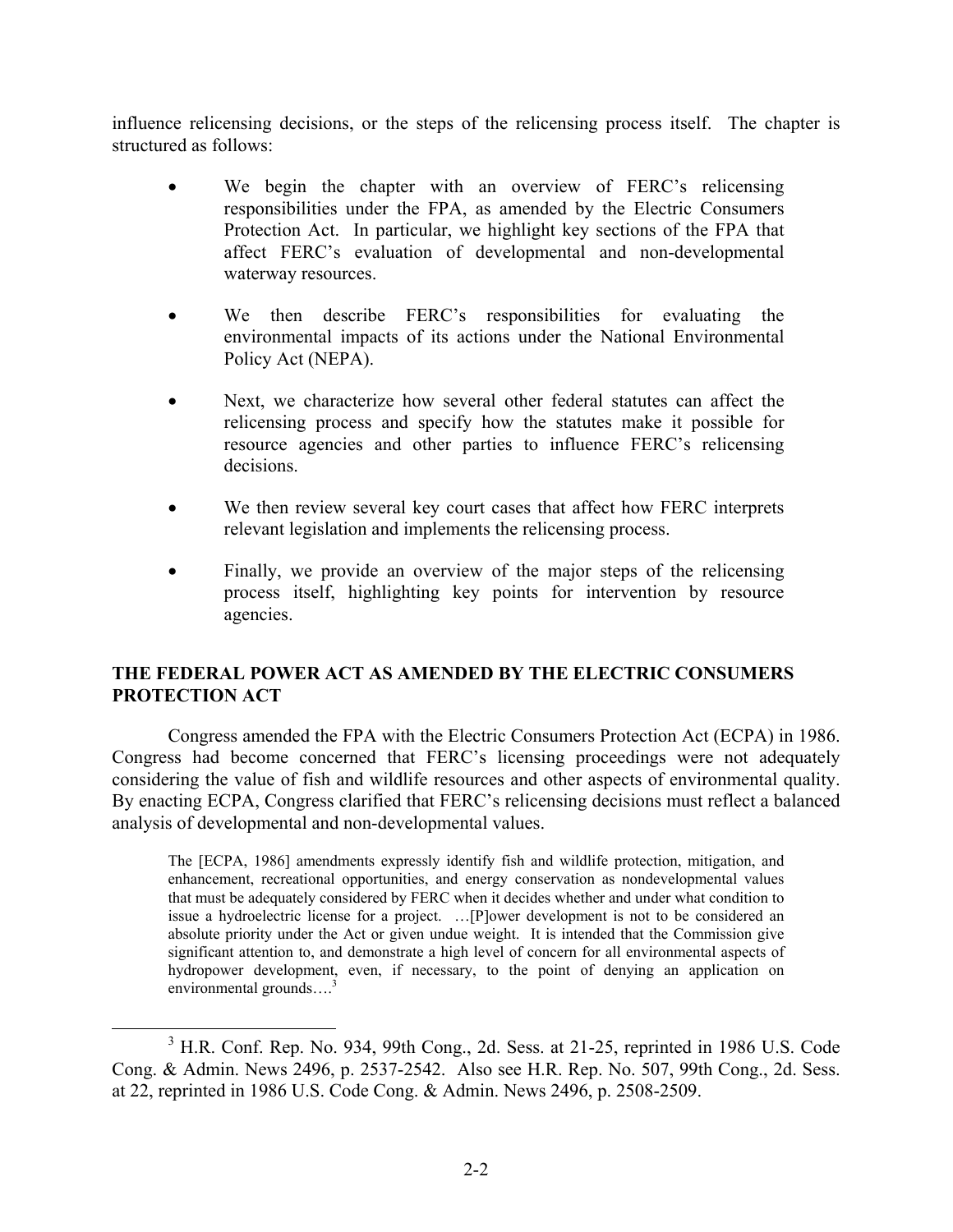Congress changed FERC's hydropower licensing responsibilities in several important ways by passing ECPA. These changes and other FPA provisions relevant to resource agencies are primarily captured under four sections of the FPA:

- **FPA Section 4(e)** establishes that FERC must give "equal consideration" to developmental and non-developmental values in its licensing decisions. Section 4(e) also authorizes federal land managers to impose mandatory conditions on a FERC license for hydropower projects located on federal reservations.
- **FPA Section 10(a)** requires FERC to consider resource agency recommendations for ensuring that a project is best adapted to comprehensive plans for developmental and non-developmental resources.
- **FPA Section 10(j)** requires FERC to consider resource agency recommendations pursuant to the Fish and Wildlife Coordination Act to protect, mitigate damages to, and enhance fish and wildlife resources.
- **FPA Section 18** authorizes resource agencies to prescribe upstream and downstream fishway passage requirements.

Each of these FPA sections is described in more detail below to clarify FERC's current relicensing responsibilities and highlight the potential ways in which resource agencies can affect relicensing conditions and decisions.

# **FPA Section 4(e)**

ECPA amended FPA Section 4(e) to ensure that FERC gives "equal consideration" to developmental and non-developmental values. ECPA added the following text to Section 4(e):

In deciding whether to issue any license under this Part for any project, the Commission, in addition to the power and development purposes for which licenses are issued, *shall give equal consideration* to the purposes of energy conservation, the protection, mitigation of damage to, and enhancement of, fish and wildlife (including related spawning grounds and habitat), the protection of recreational opportunities, and the preservation of other aspects of environmental quality [emphasis added].<sup>4</sup>

In defining "equal consideration," Congress noted that FERC must "…give these nondevelopmental values the same level of reflection as it does power…", but this reflection does not "…necessarily result in their equal treatment."5 Based on this guidance from Congress, FERC has interpreted that "equal consideration *does not mean* treating all potential purposes

 $4$  FPA Section 4(e).

 $<sup>5</sup>$  H.R. Conf. Rep. No. 934, 99th Cong., 2d. Sess. at 22.</sup>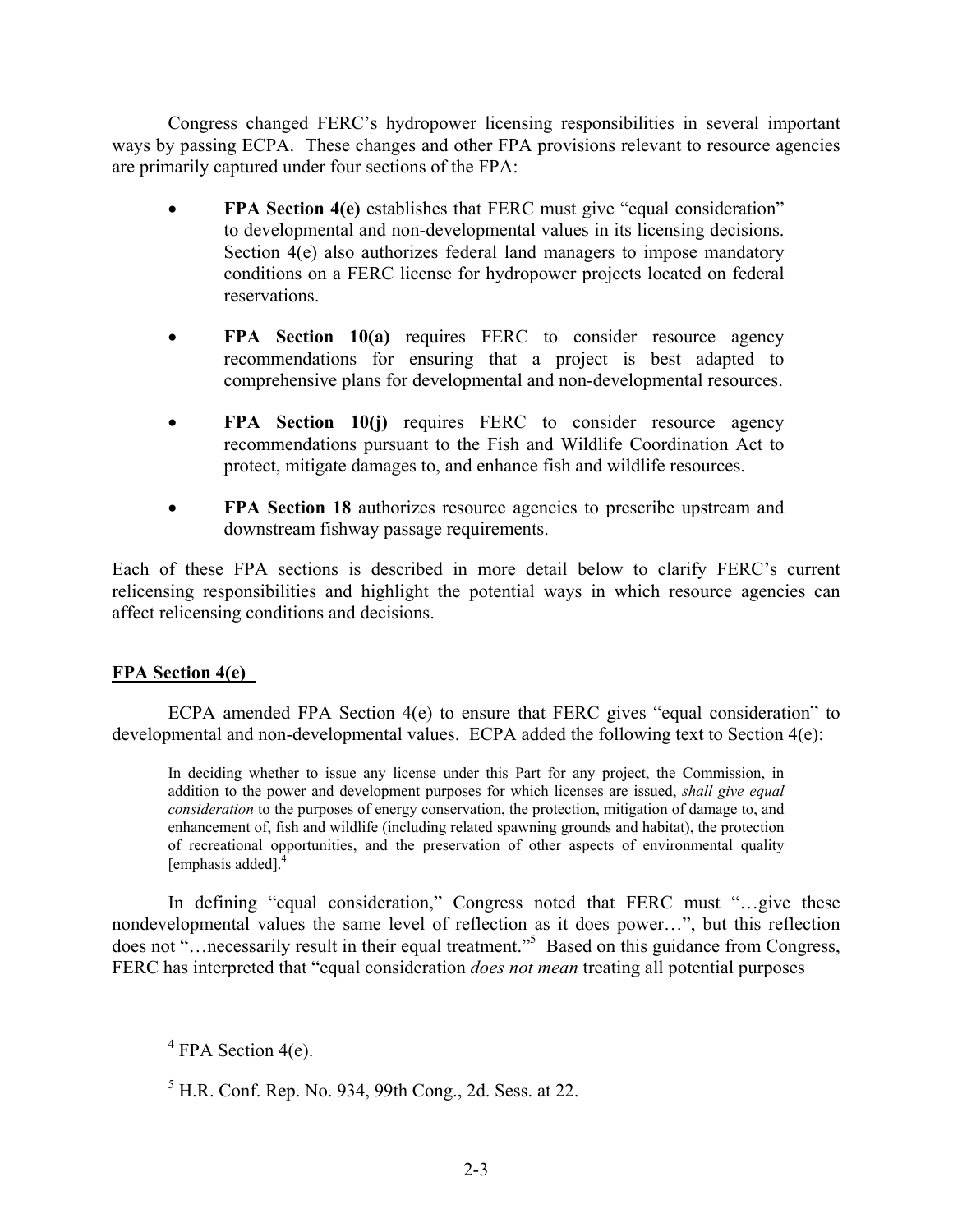equally or requiring that an equal amount of money be spent on each resource value, but it *does mean* that all values must be given the same level of reflection and thorough evaluation ..." [emphasis included].<sup>6</sup>

In addition to establishing the "equal consideration" principle, Section 4(e) gives federal land management agencies authority to prescribe conditions on projects located within, or directly affecting, a federal reservation.<sup>7</sup> Resource agencies with jurisdiction over federal reservations include: U.S. Forest Service, U.S. Fish and Wildlife Service, U.S. Army Corps of Engineers, and U.S. Bureau of Land Management.

Less than half the hydropower projects licensed by FERC are located on a federal reservation.8 For these projects, Section 4(e) directs FERC to include resource agency conditions in the license; FERC may not alter or reject them. Where disputes about Section 4(e) conditions lead to judicial review, the conditions will be evaluated as to whether they are "reasonably related" to the protection of the reservation and whether they are supported by substantial evidence in the administrative record.<sup>9</sup>

### **FPA Section 10(a)**

Under Section 10(a), FERC must consider a project's consistency with federal and state comprehensive plans for improving, developing, or conserving a waterway. For example, such plans might include a restoration plan for certain species of fish or improved management of the riverine environment. Prior to ECPA, Section 10(a) required FERC to ensure that adopted hydropower projects are "best adapted to a comprehensive plan for improving or developing a waterway…and for other beneficial public uses…." ECPA amended Section 10(a) to raise the status of fish and wildlife values in FERC's consideration of comprehensive plans. Specifically, Section 10(a) instructs FERC to solicit recommendations from resource agencies and Indian

<sup>8</sup> Grimm, Lydia T., "Fishery Protection and FERC Hydropower Relicensing under ECPA: Maintaining A Deadly Status Quo," *Environmental Law*, Vol. 20, no. 929, 1990, p. 942.

<sup>6</sup> FERC, *Relicensing Handbook*, op cit., p. 16.

 $<sup>7</sup>$  For the purpose of the FPA, "reservations" are defined as "national forest, tribal lands</sup> embraced within Indian reservations, military reservations, and other lands and interests in lands owned by the United States, and withdrawn, reserved, or withheld from private appropriation and disposal under the public land laws; also lands and interests in lands acquired and held for any public purposes; but shall not include national monuments or national parks." FPA Section 3(2). This definition includes, for example, National Wildlife Refuges.

<sup>&</sup>lt;sup>9</sup> See *Escondido Mutual Water Company et. al. v. La Jolla Band of Mission Indians et. al.,* 466 U.S. 777 (1984). See also *Bangor Hydro-Electric Company v. FERC et. al.*, 78 F. 3d 659 (1996).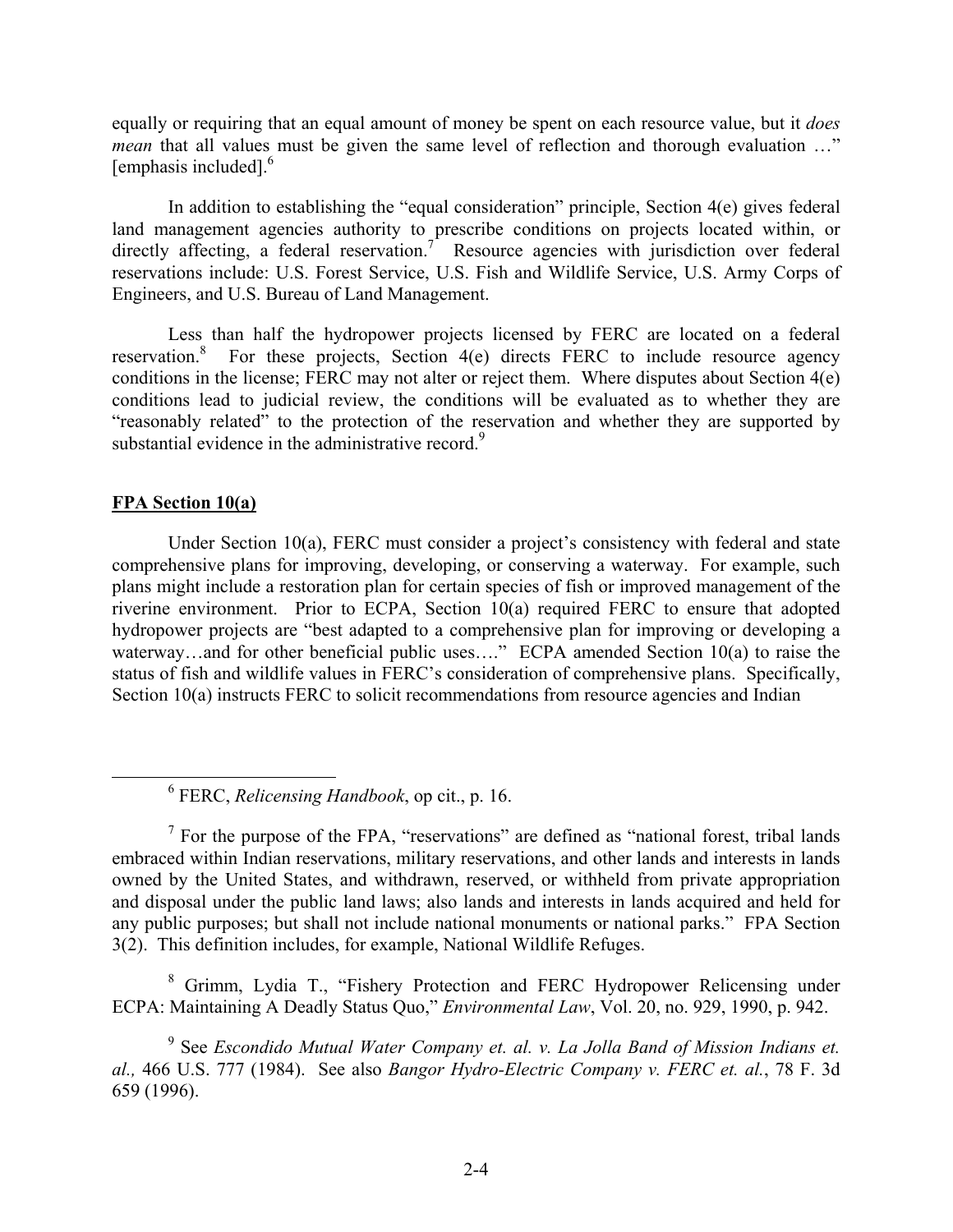tribes (if affected by the project) on how to make a project more consistent with federal or state comprehensive plans. However, FERC is not obligated to include these recommendations in the license or explain its reasons for rejecting them.

## **FPA Section 10(j)**

ECPA added Section  $10(j)$  to the FPA to emphasize the importance of fish and wildlife resources and improve FERC's "balancing" of developmental and non-developmental values in licensing decisions. Section 10(j) provides:

That in order to adequately and equitably protect, mitigate damages to, and enhance, fish and wildlife (including related spawning grounds and habitat) affected by the development, operation and management of the project, each license issued under this Part shall include conditions for protection, mitigation, and enhancement. …[S]uch conditions shall be based on recommendations received pursuant to the Fish and Wildlife Coordination Act (16 U.S.C. 661 et seq.) from the National Marine Fisheries Service, the United States Fish and Wildlife Service, and State fish and wildlife agencies.<sup>10</sup>

FERC can alter or reject Section 10(j) recommendations by following prescribed procedures. Section  $10(i)(2)$  allows FERC to reject a recommendation by publishing detailed findings explaining why it is "inconsistent with the purposes and requirements of [the FPA] or with other applicable provisions of the law." FERC may also reject a recommendation if the resource agency has not provided substantial evidence in support of its recommendation, or if FERC determines that other conditions will adequately meet the statutory requirements of protecting, mitigating damages to, and enhancing fish and wildlife. However, if FERC cannot make an adequate case against a Section 10(j) recommendation based on one of these provisions, the recommendation must be accepted.

Congress intended for Section 10(j) to increase the role of resource agency recommendations in FERC's relicensing proceedings. The House report on ECPA states:

The bill clearly and unmistakably upgrades the status at FERC of recommendations of the National Marine Fisheries Service, the United States Fish and Wildlife Service, and the applicable State fish and wildlife agencies under the Coordination Act. Their role is not a veto over a project…but it is one of requiring heavy reliance and acceptance by FERC…. It is a procedural change at FERC with substantive effect. $11$ 

While Congress strengthened the role of resource agencies with the addition of Section 10(j), Congress stopped short of granting agencies the authority to impose mandatory conditions on FERC licenses. That is, unlike Section 4(e) and Section 18 "prescriptions" (see below), Congress provided a process by which FERC can alter or reject Section 10(j) recommendations.

 $10$  FPA Section 10(j). The Fish and Wildlife Coordination Act is discussed below (see "Other Federal Statutes Affecting Relicensing").

 $11$  H.R. Report No. 507, 99th Congress, 2nd Session at 22.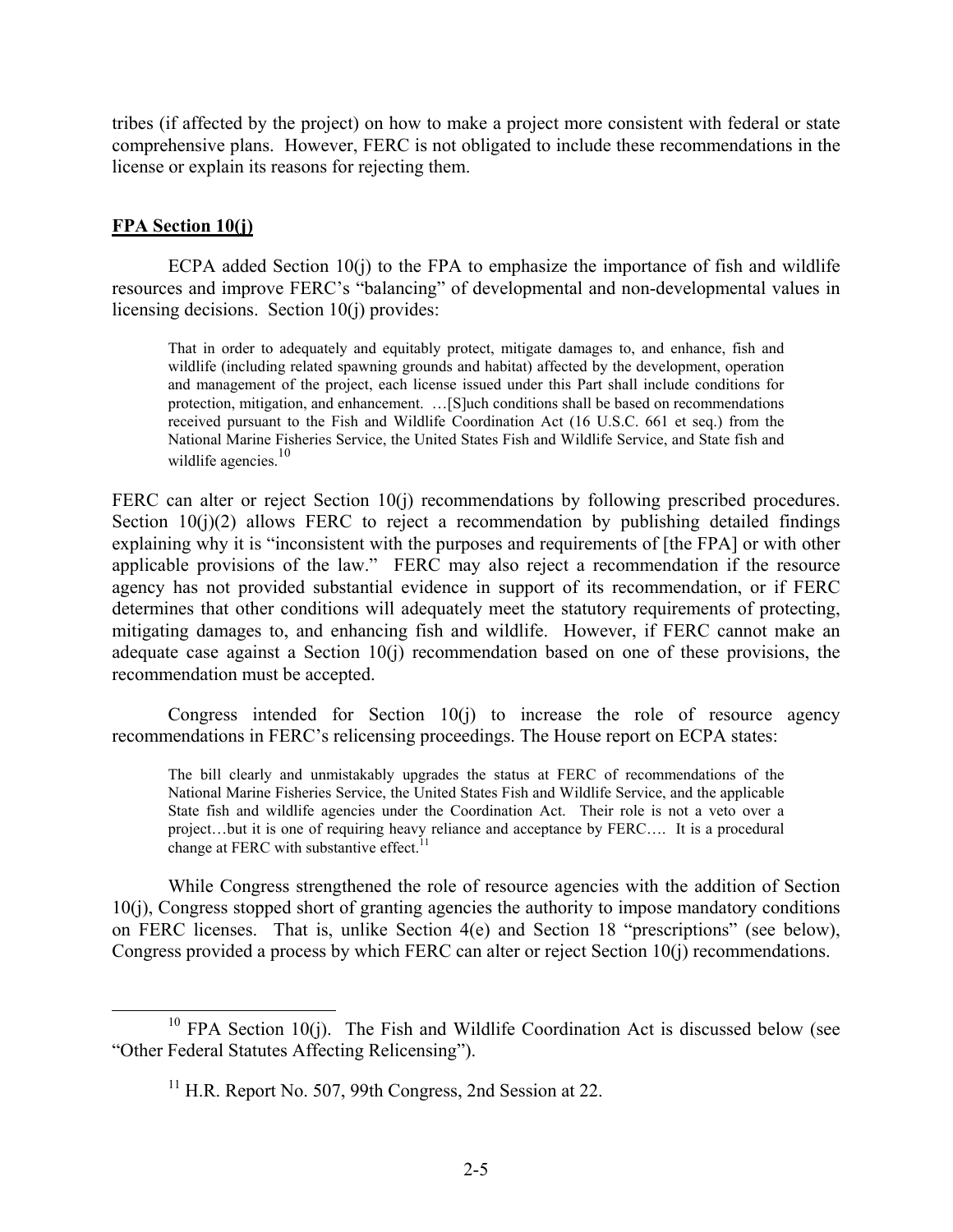#### **FPA Section 18**

Section 18 applies to any hydropower project that may affect the passage of fish species present in the project area (or species planned for introduction in the area). It authorizes the U.S. Fish and Wildlife Service and National Marine Fisheries Service to prescribe upstream and downstream fishway passage requirements.

[FERC] shall require the construction, maintenance, and operation by a licensee at its own expense of such … fishways as may be prescribed by the Secretary of the Interior or the Secretary of Commerce, as appropriate.<sup>12</sup>

Because a fishway prescription is mandatory, FERC may not alter or reject it.

### **THE NATIONAL ENVIRONMENTAL POLICY ACT<sup>13</sup>**

The National Environmental Policy Act of 1969 (NEPA) identified environmental protection as a major national policy objective. NEPA requires all federal agencies to evaluate the environmental impacts of their actions (or actions they permit). Federal agencies are directed to use the NEPA process to assess reasonable alternatives to proposed actions, avoid or minimize any possible adverse environmental effects, and identify practical means to restore and enhance environmental quality.

Among other responsibilities, NEPA requires that "all agencies of the Federal Government shall --

- utilize a systematic, interdisciplinary approach which will insure the integrated use of the natural and social sciences and the environmental design arts in planning and in decisionmaking which may have an impact on man's environment;
- identify and develop methods and procedures ... which will insure that presently unquantified environmental amenities and values may be given appropriate consideration in decisionmaking along with economic and technical considerations;
- include in every recommendation or report on proposals for legislation and other major Federal actions significantly affecting the quality of the human environment, a detailed statement by the responsible official on --
	- − The environmental impact of the proposed action;

<sup>&</sup>lt;sup>12</sup> FPA Section 18.

<sup>&</sup>lt;sup>13</sup> 42 USC Section 4321-4347.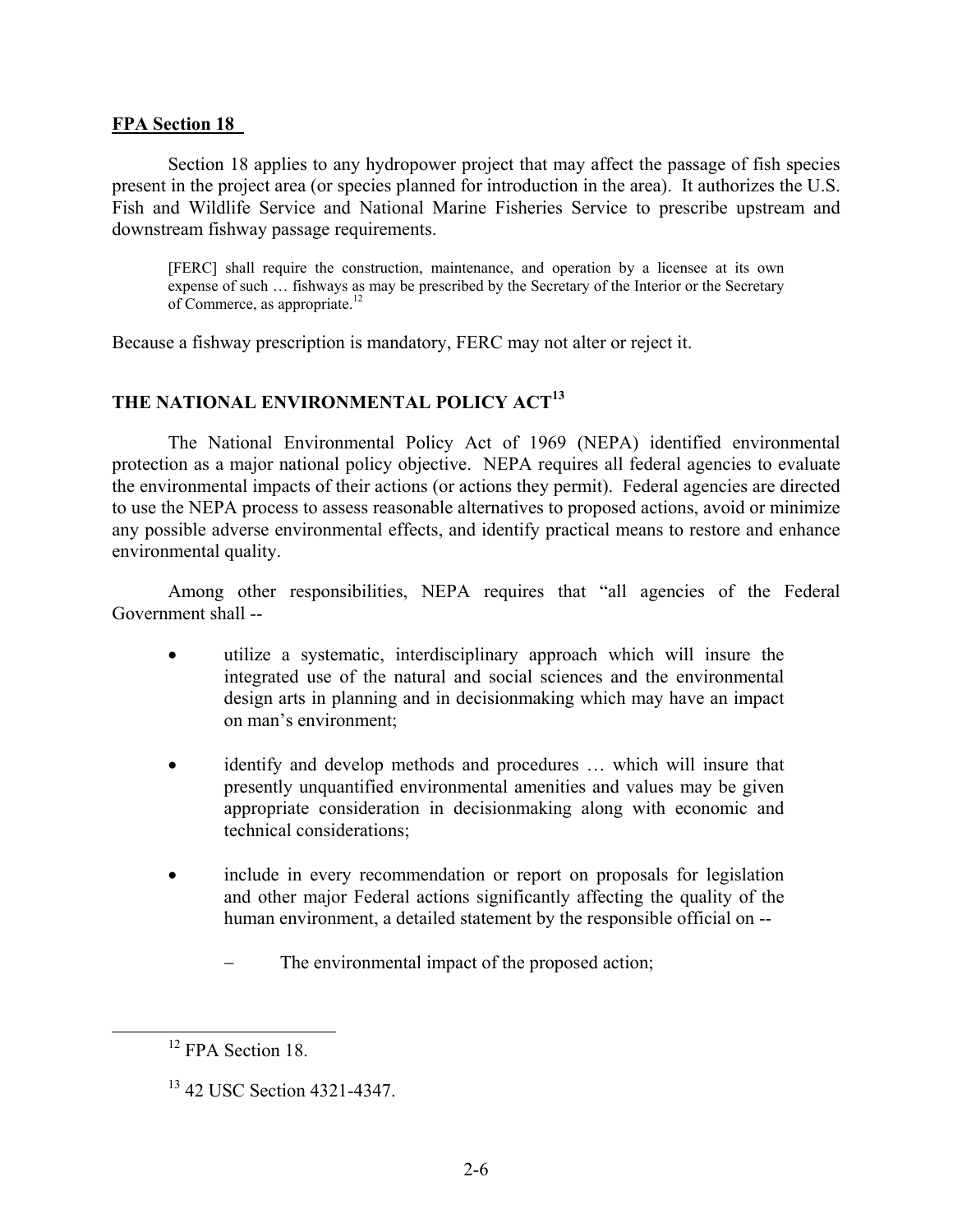- Any adverse environmental effects which cannot be avoided should the proposal be implemented;
- Alternatives to the proposed action;
- The relationship between local short-term uses of man's environment and the maintenance and enhancement of long-term productivity; and
- Any irreversible and irretrievable commitments of resources which would be involved in the proposed action should it be implemented."<sup>14</sup>

FERC's regulations for implementing NEPA establish that, for relicensing applications, the initial NEPA document prepared will be an Environmental Assessment  $(EA)$ .<sup>15</sup> NEPA defines an EA as "a concise public document" that serves to "briefly provide sufficient evidence and analysis for determining whether to prepare an environmental impact statement or a finding of no significant impact."<sup>16</sup> If the EA suggests that the proposed project will have significant environmental impacts, FERC will prepare an Environmental Impact Statement (EIS).<sup>17</sup> Compared to an EA, an EIS is a more comprehensive study in which FERC must "rigorously explore and objectively evaluate all reasonable alternatives" for the project.<sup>18</sup> As part of this analysis, FERC must solicit and respond to resource agency and public comments on the proposed project. Preparation of an EA only requires FERC to involve resource agencies and the public "to the extent practicable."<sup>19</sup> If FERC's initial EA suggests no significant impacts, FERC will issue a finding of no significant impact.<sup>20</sup> In such cases, preparation of an EIS is not necessary.

<sup>14</sup> 42 USC Section 4332.

 $15$  18 CFR Section 380.5.

<sup>16</sup> 40 CFR Section 1508.9.

<sup>17</sup> 42 USC Section 4332. NEPA instructs agencies to prepare an EIS for "major Federal" actions significantly affecting the quality of the human environment." The term "human environment" is defined under 40 CFR 1508.14 as "the natural and physical environment and the relationship of people with the environment."

<sup>18</sup> 40 CFR Section 1502.14.

<sup>19</sup> 40 CFR Section 1501.4.

 $20\,40$  CFR Section 1508.13.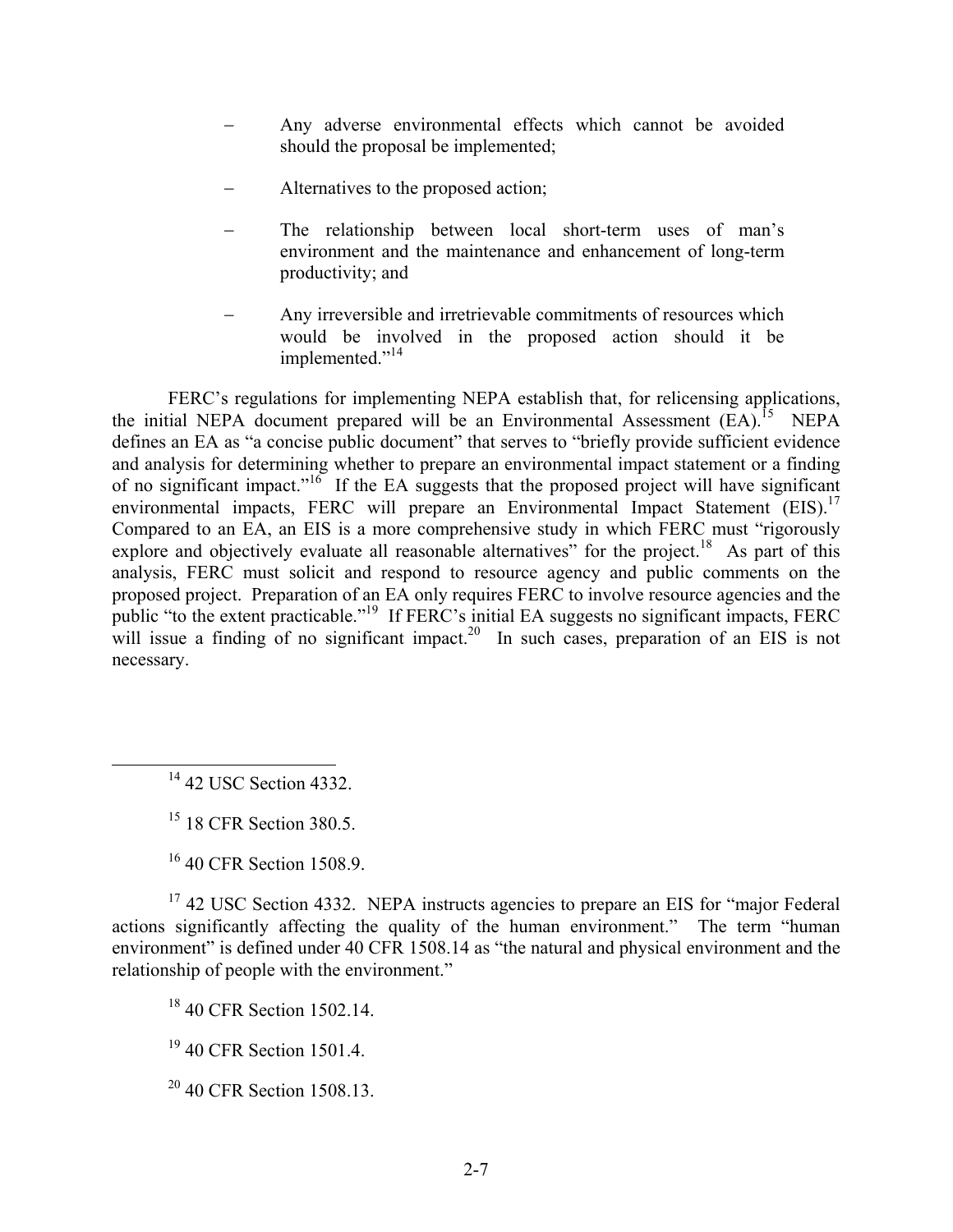### **OTHER FEDERAL STATUTES AFFECTING RELICENSING**

Although the FPA and NEPA establish the legislative basis for hydropower licensing proceedings and decisions, several other federal statutes can affect hydropower licensing. These statutes often provide opportunities for resource agencies to intervene in the licensing process and influence FERC's decisions. The statutes include:

- The Fish and Wildlife Coordination Act
- The Endangered Species Act
- The Clean Water Act
- The Wild and Scenic Rivers Act
- The Coastal Zone Management Act
- The National Historic Preservation Act

The role of these statutes in hydropower relicensing is described in more detail below.

# **The Fish and Wildlife Coordination Act<sup>21</sup>**

The Fish and Wildlife Coordination Act (FWCA) requires federal agencies granting a license or permit for the control, impoundment, or modification of waterways to first consult with the U.S. Fish and Wildlife Service and appropriate state fish and wildlife agencies. This consultation should be made "with a view to the conservation of wildlife resources by preventing loss of and damage to such resources. $12^2$  FWCA also states that resource agency recommendations should be made "an integral part" of any report on the waterway project.<sup>23</sup> As discussed above, the enactment of ECPA reinforced this requirement through the addition of FPA Section 10(j), which directs FERC to include resource agency recommendations for the protection, mitigation of damage to, and enhancement of fish and wildlife in the conditions of a license.

- $22$  16 USC Section 662(a).
- $23$  16 USC Section 662(b).

 $21$  16 USC Section 661-666c.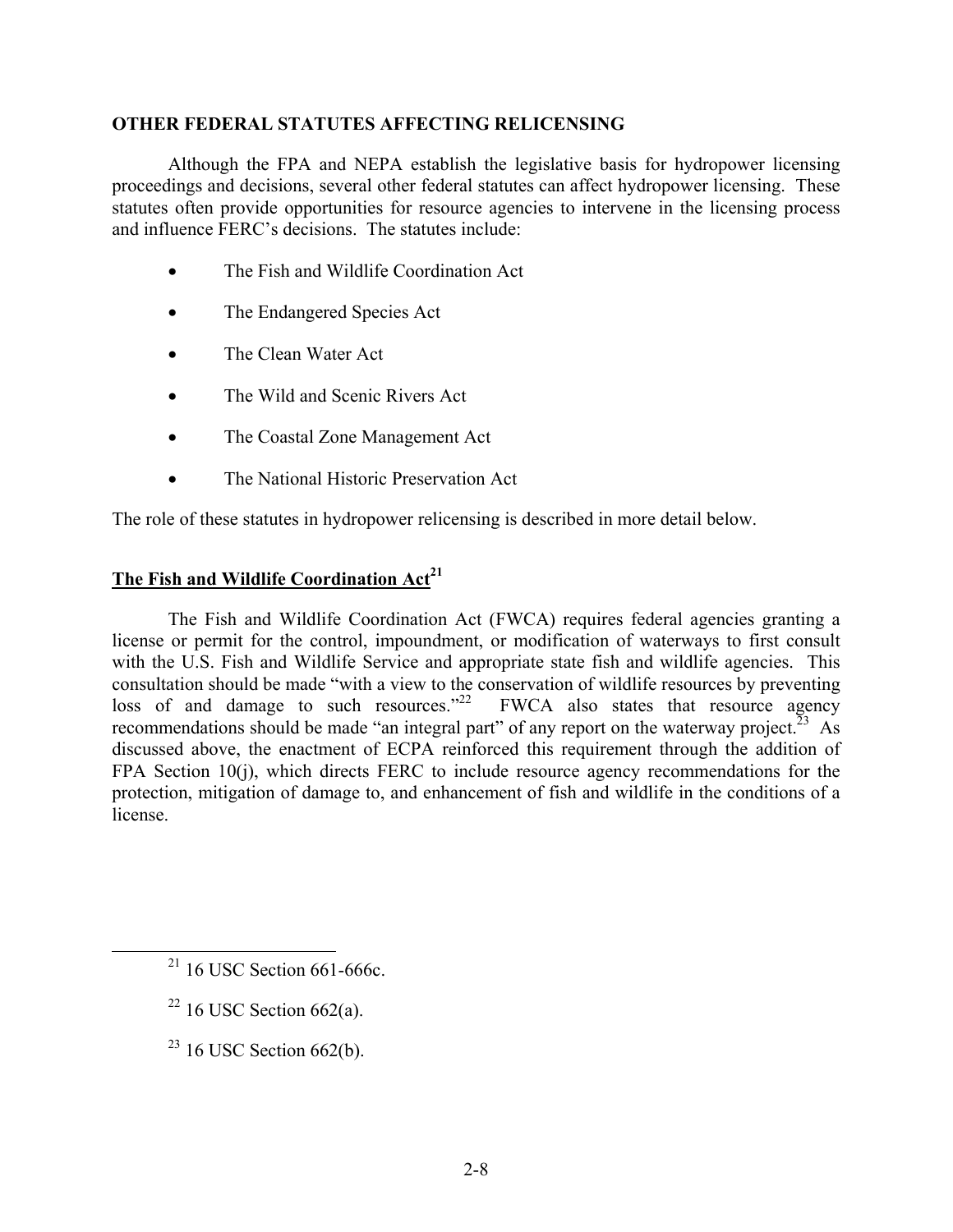# The Endangered Species Act<sup>24</sup>

The Endangered Species Act (ESA) provides a system for protecting endangered and threatened species and conserving the ecosystems on which they depend. The ESA requires that:

Each Federal agency shall, in consultation with and with the assistance of the Secretary [of the Interior], insure that any action authorized, funded, or carried out by such agency…is not likely to jeopardize the continued existence of any endangered species or threatened species or result in the destruction or adverse modification of habitat of such species which is determined by the Secretary, after consultation as appropriate with affected States, to be critical....<sup>25</sup>

Under the ESA, various species are categorized by regulation as endangered or threatened species. In addition, the "critical habitat" for these species is designated. Where endangered or threatened species may be present in the area of a hydroelectric project proposed for relicensing, FERC may be required to conduct a biological assessment to identify species that could be affected by the proposed project.

## **The Clean Water Act<sup>26</sup>**

The Clean Water Act (CWA) was enacted to protect the environmental quality of U.S. waterways. It provides the statutory basis for states to implement water quality standards, pollution discharge permitting, and other measures to protect water resources. Section 401 of the CWA applies to hydropower project (re)licensing. It requires an applicant to obtain certification from the state water quality agency that hydropower project discharges will be in compliance with the CWA's water quality standards.<sup>27</sup> Standards are designed to limit the impacts to water quality and protect beneficial uses of the waterway, such as water supply, fish resources, and recreation.

A hydropower project creates two types of discharge: (1) water (passing through the project); and (2) sediment and other debris that may result from project construction and modification. If these discharges comply with state water quality standards, the state water quality agency will certify the project and FERC can issue a license (as long as state water quality certification conditions are incorporated in the license). Conversely, if either of these discharges fails to comply, project certification will be denied and FERC may not issue a license  $^{28}$ 

<sup>24</sup> 16 USC Section 1531-1544.

<sup>25</sup> 16 USC Section 1536(a)(2).

26 33 USC Section 1251-1376.

 $27$  33 USC Section 1341(a).

 $28$  If certification is not issued or denied within one year from the date of request, FERC considers the certification to be waived.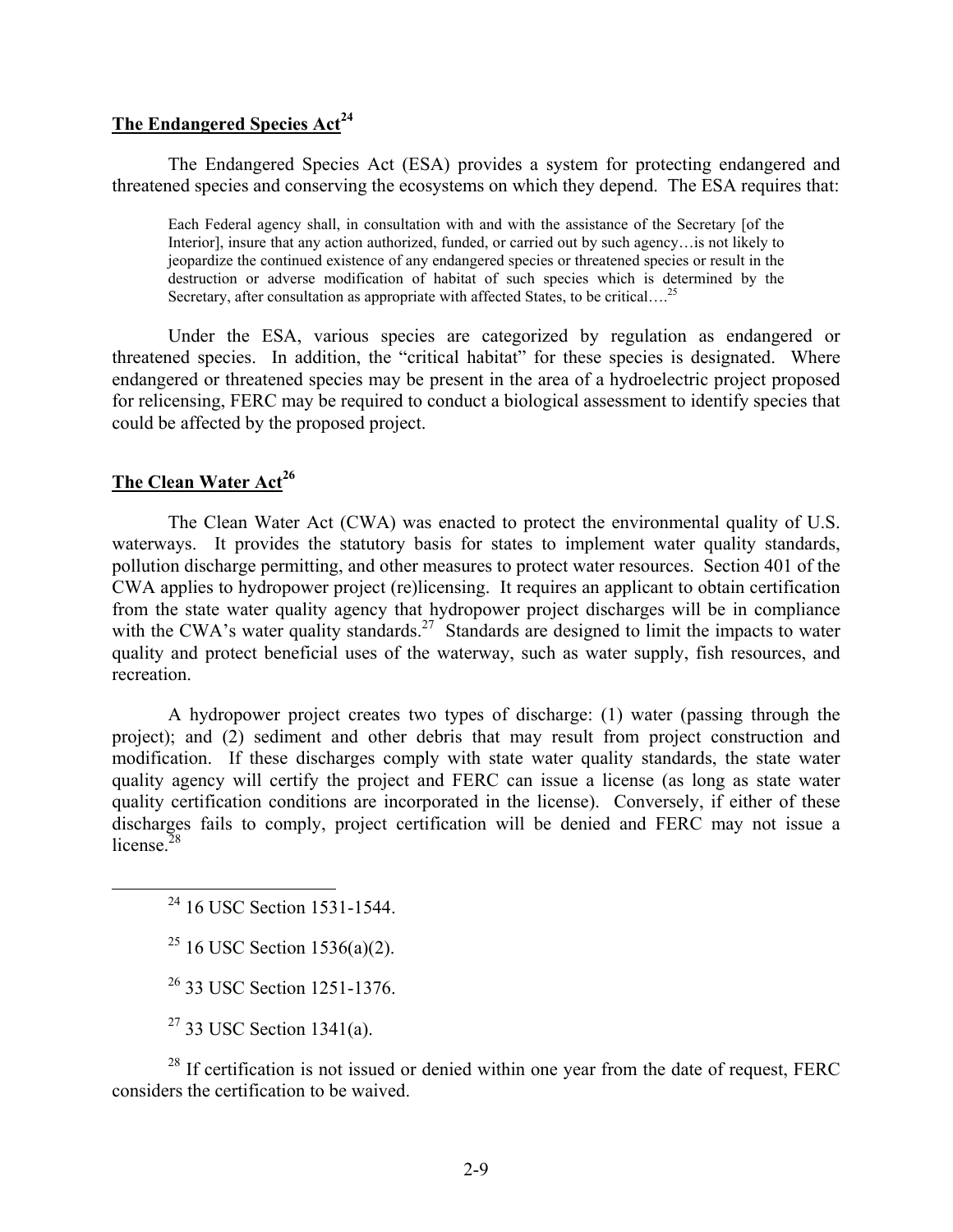A recent U.S. Supreme Court interpretation of CWA Section 401 allows the state to regulate hydropower project operations and facilities, not just discharges, where the state finds that conditions are "necessary to assure" compliance with applicable water quality standards.<sup>29</sup> This includes water *quantity* as well as water quality. The Supreme Court ruled that the CWA allows state agencies to regulate minimum flow requirements, and that the Section 401 water quality permitting process does not improperly preempt FERC decisions associated with instream flow standards.

## **Other Statutes Relevant In Special Cases**

Several other Acts may be relevant to dam relicensing under special conditions. These include:

- **The Wild and Scenic Rivers Act** provides for the protection and preservation of designated rivers and their immediate environments.<sup>30</sup> Rivers can be designated "wild and scenic" by an act of Congress or an act of a state legislature in a state where the river flows. Section 7(a) of the Wild and Scenic Rivers Act prohibits FERC from licensing construction of any project under the FPA on a wild and scenic river. However, FERC has relicensed some existing projects on wild and scenic rivers when the original project licensing preceded the designation of the river.<sup>31</sup>
- **The Coastal Zone Management Act** provides for the protection of coastal land, water, and other natural resources.<sup>32</sup> The Act requires that federal actions affecting a coastal zone's natural resources be consistent with the state's federally approved coastal management plan. In the event that a hydropower project affects coastal natural resources, conditions may be incorporated into a license in order to comply with the Act.
- **The National Historic Preservation Act** requires federal agencies to consider the impact of proposed actions on sites and facilities listed on, or eligible for, the National Register of Historic Places.<sup>33</sup> If the construction,

30 16 USC Section 1271-1287.

<sup>31</sup> Hill, Jennifer, "Environmental Considerations in Licensing Hydropower Projects: Policies and Practices at the Federal Energy Regulatory Commission," *American Fisheries Society Symposium 16*, 1996, p. 191.

32 16 USC Section 1451-1464.

33 16 USC Section 470.

<sup>29</sup> See *Public Utility District no. 1 of Jefferson County and City of Tacoma v. Washington Department of Ecology*, 121 Wash. 2d. 179, (1994).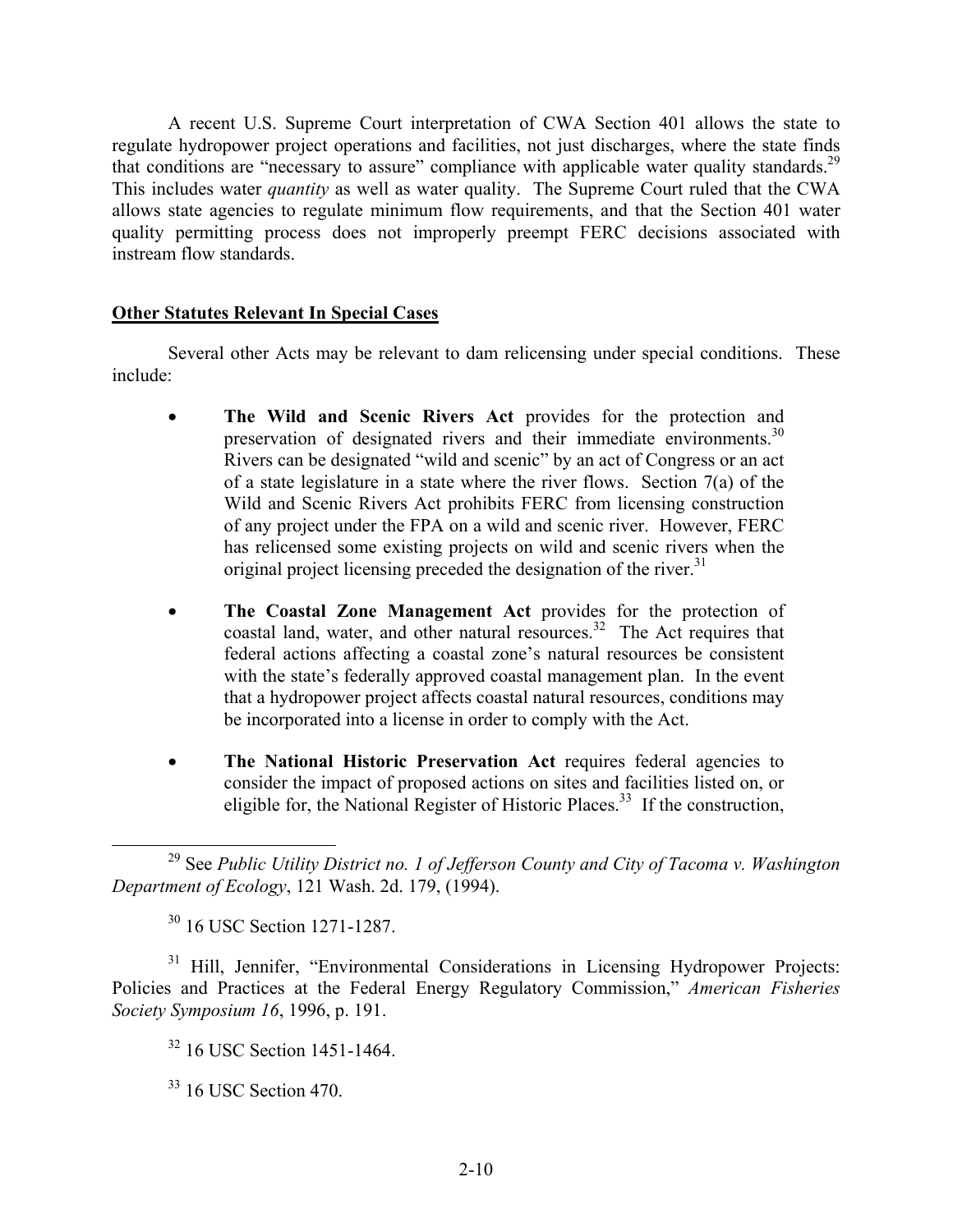removal, or relicensing of a hydropower project is likely to affect a historic resource, the Act requires FERC to give the appropriate state agency and the Advisory Council on Historic Preservation an opportunity to recommend conditions for the project.

### **RELEVANT COURT RULINGS**

In addition to the FPA, NEPA, and other federal statutes, several court cases affect how FERC interprets relevant legislation and implements the relicensing process. Exhibit 2-1 summarizes these rulings.

The collective impact of the rulings has been to strengthen the role of intervening agencies in the relicensing process and to assert the importance of considering the broader environmental impacts of hydropower projects. Most notably, the Yakima decision is considered central because it explicitly acknowledged that FERC must treat relicensing as a new commitment of a resource (the river) that has other competing uses. Specifically, the court held that the FPA requires FERC to undertake the same level of assessment of fish and wildlife resources for a relicensing as it would for an original license.

Relicensing is substantially equivalent to issuing an original license and one would assume that the FERC regulations governing the preparation of an EIS generally apply. Relicensing, then, is more akin to an irreversible and irretrievable commitment of a public resource than a mere continuation of the status quo. Simply because the same resource had been committed in the past does not make relicensing a phase in a continuous activity. Relicensing involves a new commitment of the resource, which in this case lasts for a forty-year period.<sup>34</sup>

The court also ruled that any inquiry into fishery issues must be conducted *prior to* the issuance of a license (or a renewed license) because fish protection issues are to be assessed as conditions of the licensing.

<sup>34 746</sup> F. 2d. at 476-477.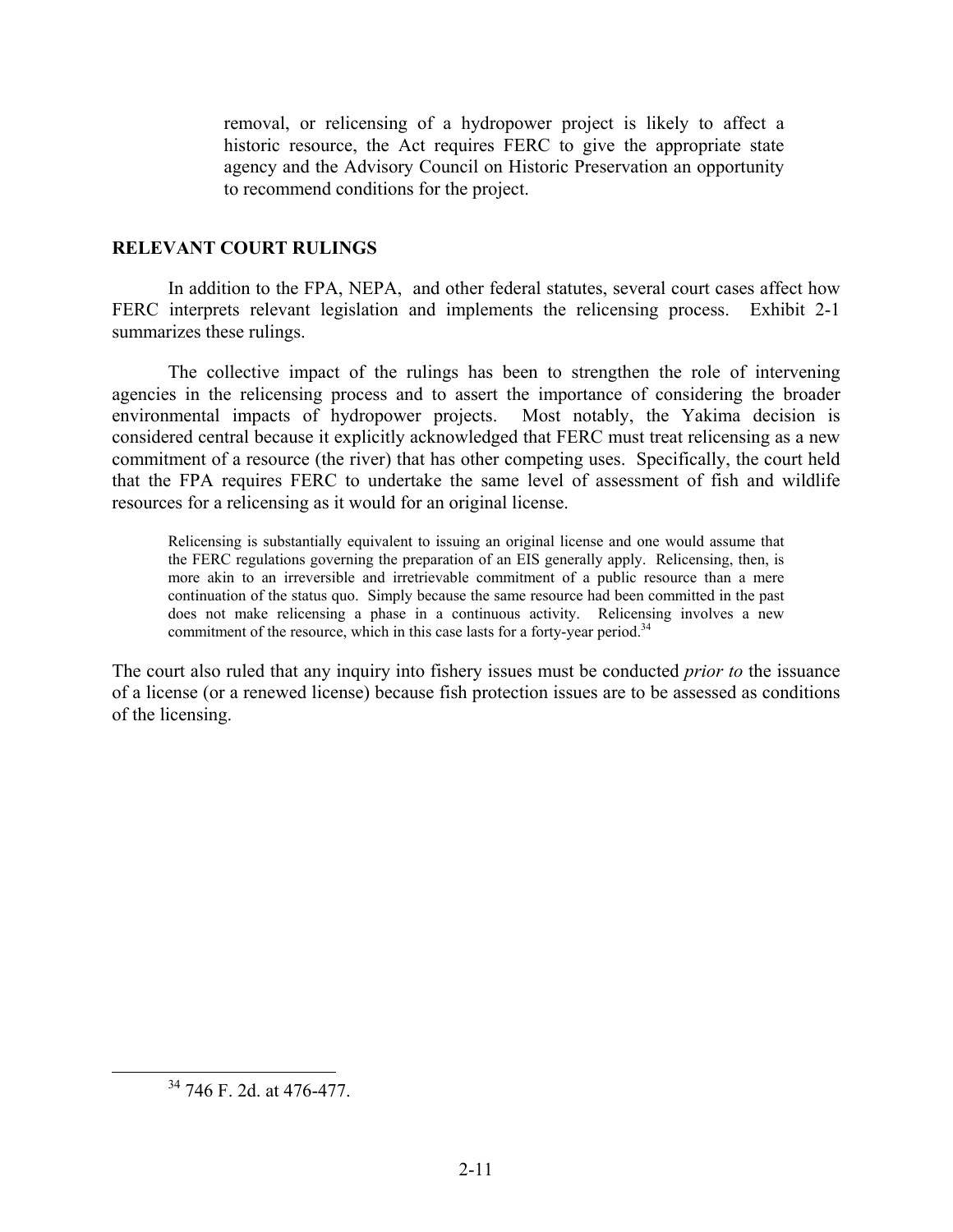| <b>Exhibit 2-1</b>                                                                                          |      |                                                                                                                                                                                                                                                                                                                                                                                                                                                                                                                                                                                                                                                       |
|-------------------------------------------------------------------------------------------------------------|------|-------------------------------------------------------------------------------------------------------------------------------------------------------------------------------------------------------------------------------------------------------------------------------------------------------------------------------------------------------------------------------------------------------------------------------------------------------------------------------------------------------------------------------------------------------------------------------------------------------------------------------------------------------|
| KEY COURT RULINGS AFFECTING HYDROPOWER RELICENSING                                                          |      |                                                                                                                                                                                                                                                                                                                                                                                                                                                                                                                                                                                                                                                       |
| Case                                                                                                        | Year | Ruling                                                                                                                                                                                                                                                                                                                                                                                                                                                                                                                                                                                                                                                |
| Udall v. Federal<br>Power Commission<br>$(387$ US $428)$                                                    | 1967 | FERC's predecessor, the Federal Power Commission, issued a license to construct a<br>hydropower project despite the Secretary of the Interior's request that licensing be<br>postponed until measures for protecting anadromous fish could be studied. The<br>Supreme Court ruled that, by ignoring the Secretary's request, the Federal Power<br>Commission had failed to address all factors that affect the public interest,<br>including "preserving the reaches of wild rivers and wilderness areas, the<br>preservation of anadromous fish for commercial and recreational purposes, and the<br>protection of wildlife."35                      |
| Yakima Indian<br>Nation v. FERC<br>$(746$ F. 2d. 466)                                                       | 1984 | FERC contended that it was not required to conduct an EIS on the continued<br>operation of a hydropower project because there would be no change in the<br>project's operations under the accepted new license, and therefore no change in the<br>status quo.<br>Moreover, FERC argued that its obligations to consider fishery<br>resources were satisfied by an ongoing proceeding addressing the long-term<br>problem of anadromous fish protection for the river. The Ninth Circuit Court ruled<br>that FERC must undertake the same level of assessment of fish and wildlife<br>resources for a relicensing as it would for an original license. |
| Escondido Mutual<br>Water Co. v. La<br>Jolla Band of<br>Mission Indians<br>$(466$ US 765)                   | 1984 | FERC rejected several conditions proposed by the Secretary of the Interior for the<br>licensing of a hydropower project within one Indian reservation that would affect<br>water flows to five other reservations. The Supreme Court ruled that under FPA<br>Section 4(e), FERC must accept the Secretary's conditions without modification.<br>Based on the <i>Escondido</i> decision, FERC concluded in its order issuing a license to<br>Lynchberg Hydro Associates (1987) that the Secretary's FPA Section 18 conditions<br>must be accepted without modification.                                                                                |
| Tualip Tribes of<br>Washington v.<br><b>FERC</b><br>(732 F. 2d. 1451)                                       | 1984 | FERC attempted to characterize small scale dams as within the definition of a<br>"natural water feature." This characterization would have allowed the dams to be<br>exempted from regular licensing procedures under the Public Utilities Regulatory<br>Act. The Ninth Circuit Court rejected this characterization and ruled against FERC.                                                                                                                                                                                                                                                                                                          |
| Steamboaters v.<br><b>FERC</b><br>(759 F. 2d. 1382)                                                         | 1985 | The Ninth Circuit Court ruled that FERC failed to comply with NEPA requirements<br>when it issued a license for a project without first completing an Environmental<br>Assessment or providing an explanation for its decision to forego a more extensive<br>Environmental Impact Statement.                                                                                                                                                                                                                                                                                                                                                          |
| No.1 of Jefferson<br>County & City of<br>Tacoma v.<br>Washington Dept. of<br>Ecology<br>(121 Wash. 2d. 179) | 1994 | As noted above (see "The Clean Water Act"), the Supreme Court ruled that Section<br>401 of the Clean Water Act allows state water quality agencies to regulate the<br>minimum flow requirements of hydropower projects if such regulation is necessary<br>to assure compliance with water quality standards. The court held that the Section<br>401 water quality permitting process does not improperly preempt FERC decisions<br>associated with instream flow standards.                                                                                                                                                                           |
| <b>Bangor</b><br>Hydroelectric<br>Company v. FERC<br>(78 F. 3d. 659)                                        | 1996 | The U.S. Court of Appeals for the District of Columbia issued an opinion striking<br>down a mandatory license condition imposed by the Department of the Interior.<br>Although FERC must incorporate, without modification, mandatory conditions<br>prescribed by appropriate resource agencies, it is the responsibility of the resource<br>agency to develop an administrative record that supports the prescribed conditions.<br>This record must be filed with FERC before FERC makes its licensing decision.                                                                                                                                     |
| State of Vermont v.<br><b>FERC</b><br>(129 F.2d. 99)                                                        | 1997 | The Second Circuit Court of Appeals rejected FERC's attempt to "define"<br>mandatory conditions made by states under the Clean Water Act. FERC had<br>attempted to exclude mandatory conditions that include schedules for maintenance.                                                                                                                                                                                                                                                                                                                                                                                                               |

<sup>&</sup>lt;sup>35</sup> 387 US at 450.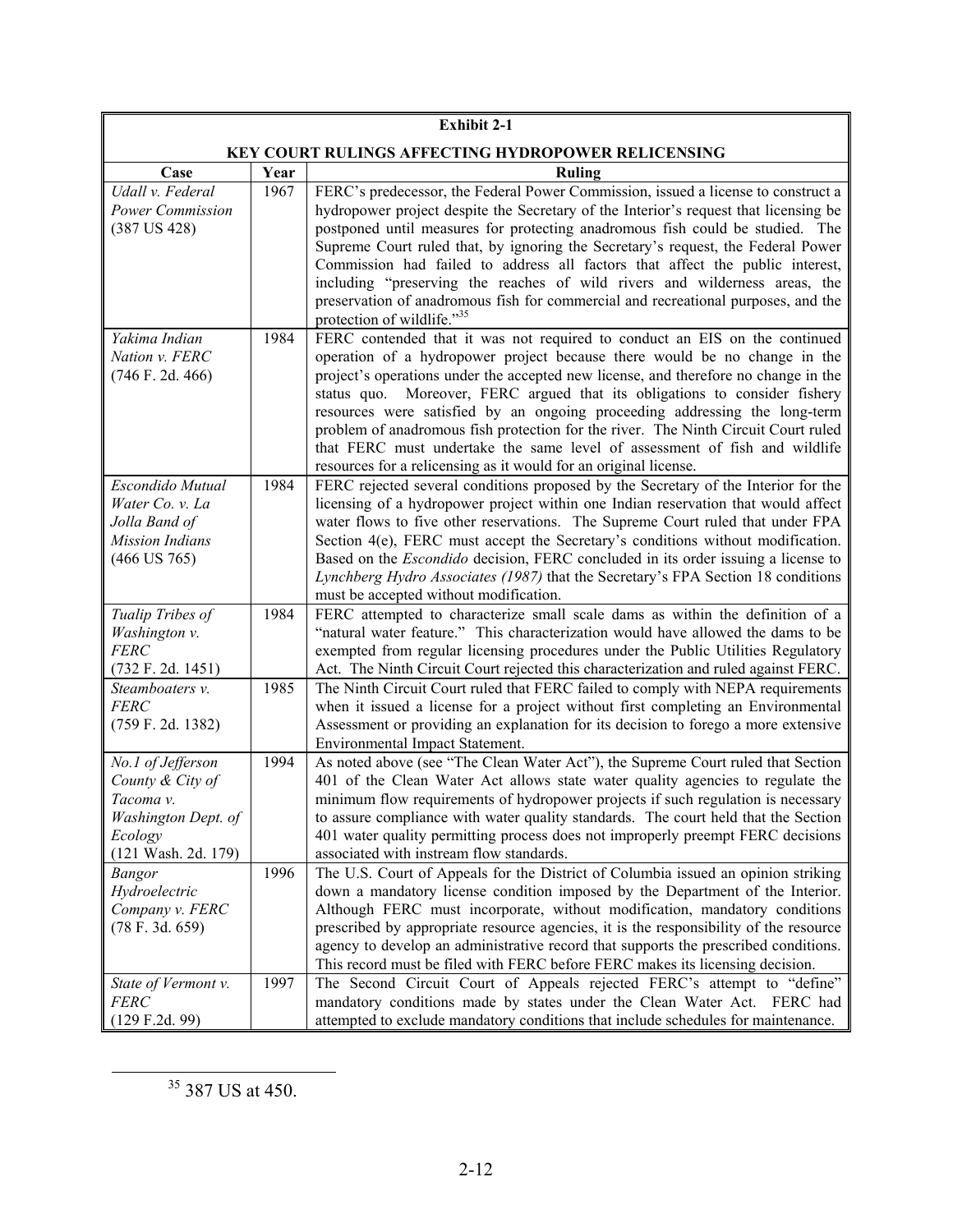#### **MAJOR STEPS IN THE RELICENSING PROCESS**

FERC implements the relicensing process based on the FPA, NEPA, other relevant federal legislation and court rulings, and its own regulations. This section of the report provides a description of the relicensing process. To simplify, we have divided the process into seven major steps (see Exhibit 2-2).



For each step, we highlight the relicensing responsibilities of the applicant and FERC, as well as points where resource agencies, Indian tribes, and the public typically participate in the process. We rely heavily on FERC's description of the relicensing process provided in its *Hydroelectric Project Relicensing Handbook*. 36 In the last section, we review an emerging variant of standard licensing proceedings referred to as the Applicant Prepared Environmental Assessment (APEA) process.

## **Step 1: Decision To File and Initial Actions**

An existing licensee must provide notification to FERC whether it intends to file an application for a new license five to five-and-a-half years before license expiration. Upon receiving a notice of intent, FERC is responsible for promptly notifying the appropriate resource

36 FERC, 1990.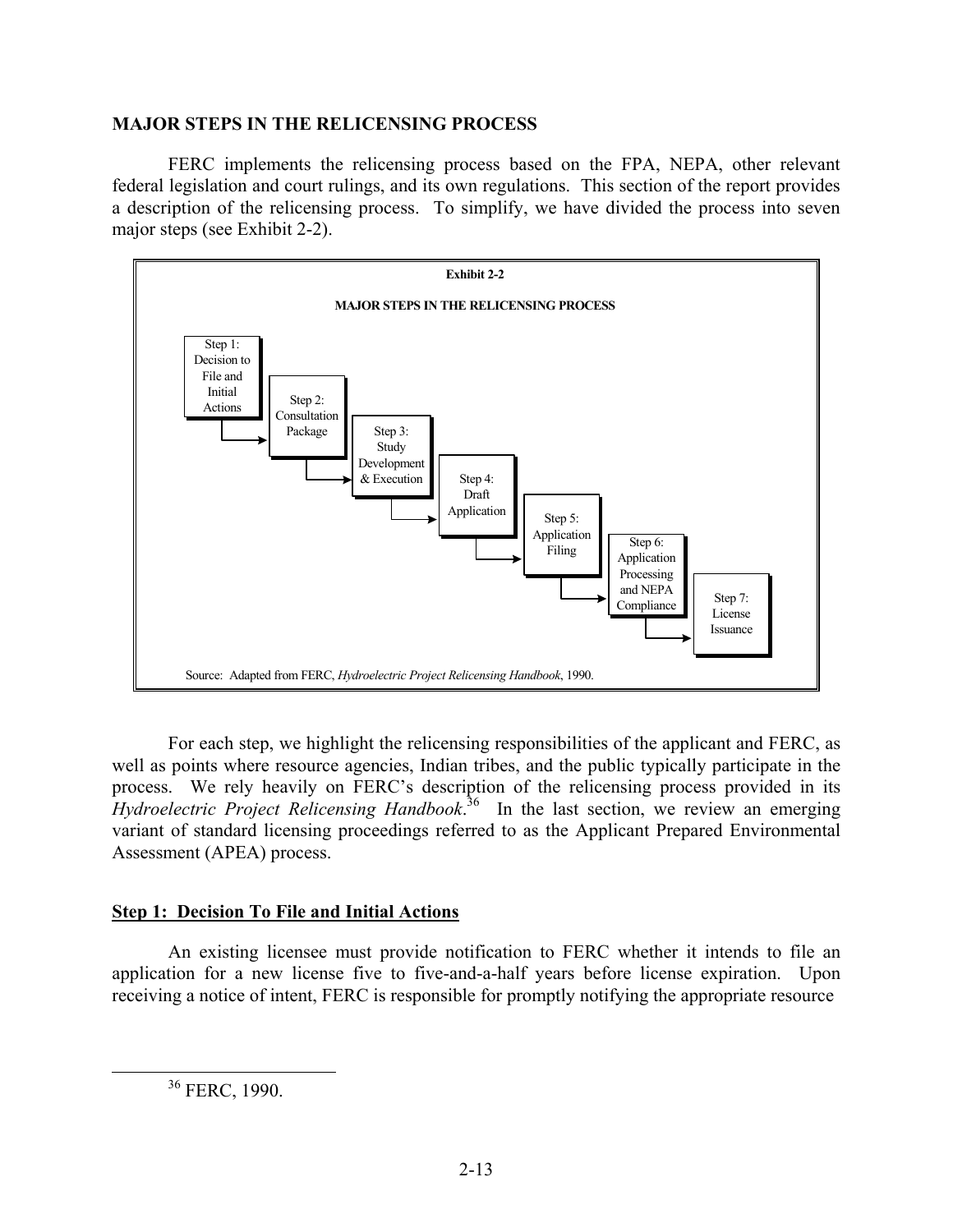agencies and providing public notice. In addition, FERC requires the existing licensee to make project information in the following areas available to resource agencies and the public for review:

- Construction and operation;
- Safety and structural adequacy;
- Fish and wildlife resources;
- Energy conservation;
- Recreation and land use; and
- Cultural resources  $37$

In general, the purpose of this information requirement is to ensure that interested parties have access to *existing* reports on the project and its impacts. For instance, FERC instructs the licensee to make the following information available on fish and wildlife resources:

- All existing studies documenting impacts of the project's construction and operation on fish and wildlife resources;
- All existing reports documenting the presence or absence of any threatened or endangered species and critical habitat located in the project area, or affected by the existing project;
- All fish and wildlife management plans prepared by the existing licensee or resource agency related to the project area; and
- All public correspondence relating to the fish and wildlife resources within the project area. $38$

## **Step 2: Consultation Package**

Prior to filing an application, the applicant must consult with appropriate federal and state resource agencies to discuss study needs and potential mitigation measures. This consultation is initiated when the applicant submits a consultation package to the resource agencies that includes:

 $37$  For a complete listing of the project information required of the existing licensee, see 18 CFR Section 16.8 or FERC, *Relicensing Handbook*, op cit., p. 109-111.

<sup>38</sup> FERC, *Relicensing Handbook*, op cit., p. 110-111.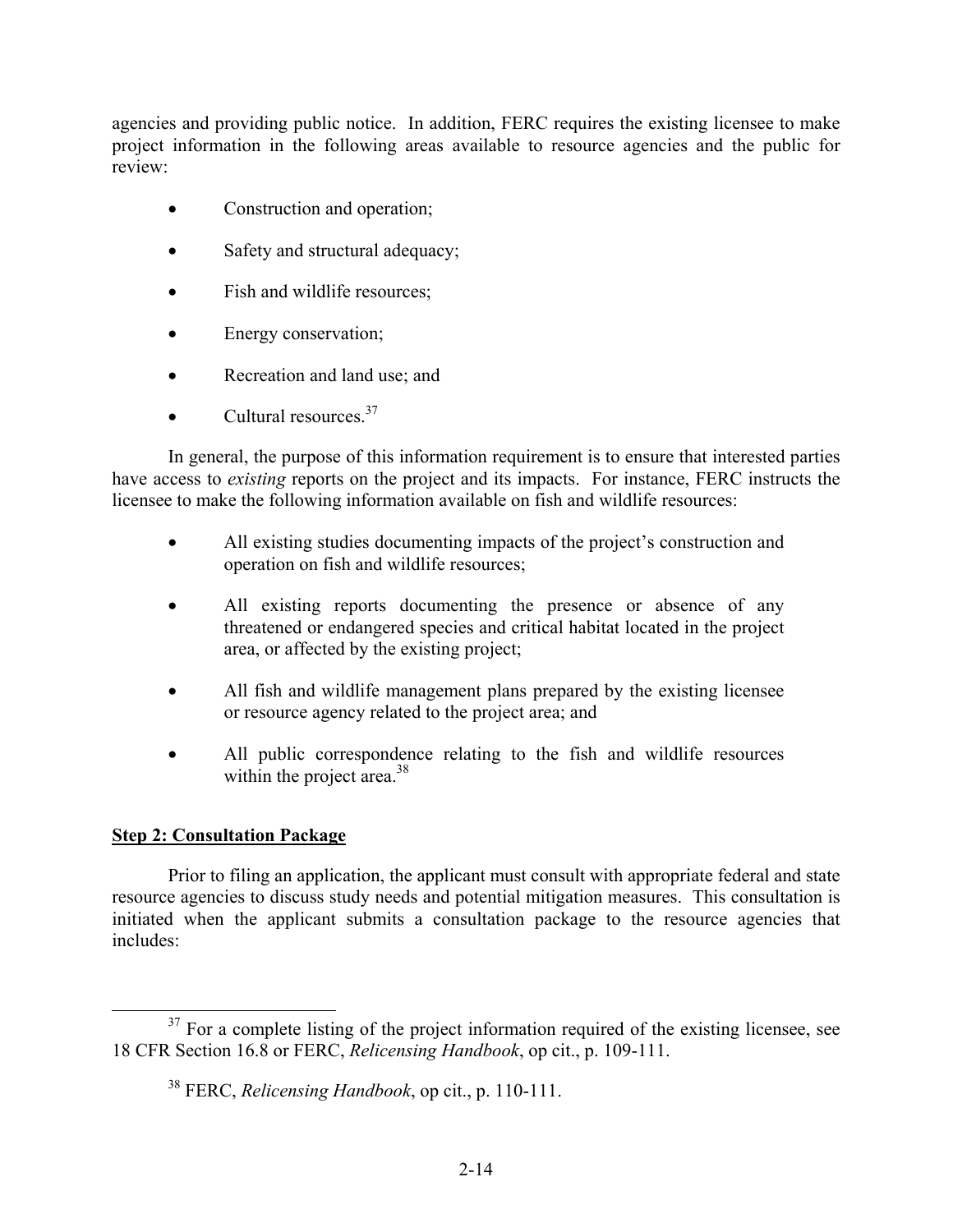- Detailed maps of the project area and a general engineering diagram of the existing project and any proposed changes;
- A summary of the project's existing operational mode and any proposed changes;
- Identification of the environment affected or to be affected, the significant resources present, and the applicant's existing and proposed environmental protection, mitigation, and enhancement plans;
- Information and data on streamflow for the existing project and under any proposed changes; and
- Detailed descriptions of any proposed studies and the proposed methodologies to be employed. $39$

After resource agencies have had time to review the consultation package, the applicant must hold a meeting with agencies to discuss the proposed project, current and prospective environmental resource needs, and management objectives for the project area. In addition, the applicant and agencies need to determine study and data needs, appropriate study methodologies, and a format for the presentation of results.

## **Step 3: Study Development and Execution**

Studies of proposed project alternatives should enable all participants in the relicensing to understand the potential tradeoffs between environmental resources, power production, and other benefits of the project and waterway resource. First, applicants are required to submit a standard environmental report as part of their application.<sup>40</sup> In addition, applicants must provide FERC with any information that FERC considers necessary or relevant to determine the environmental impact of the proposed project. FERC provides the following guidance on studies of environmental resources:

- Recreational studies should be designed to identify current and future recreational needs and how those needs can best be met.
- Fishery studies should evaluate existing resources and alternate project designs and operations to improve fish passage and habitat.

<sup>39 18</sup> CFR Section 4.38 or FERC, *Relicensing Handbook*, op cit., p. 113-114.

<sup>&</sup>lt;sup>40</sup> This information is submitted in Exhibit E of the application. Information requirements are stipulated in 18 CFR Section 4. For more information on Exhibit E, see FERC, *Relicensing Handbook*, op cit., p. 79-92.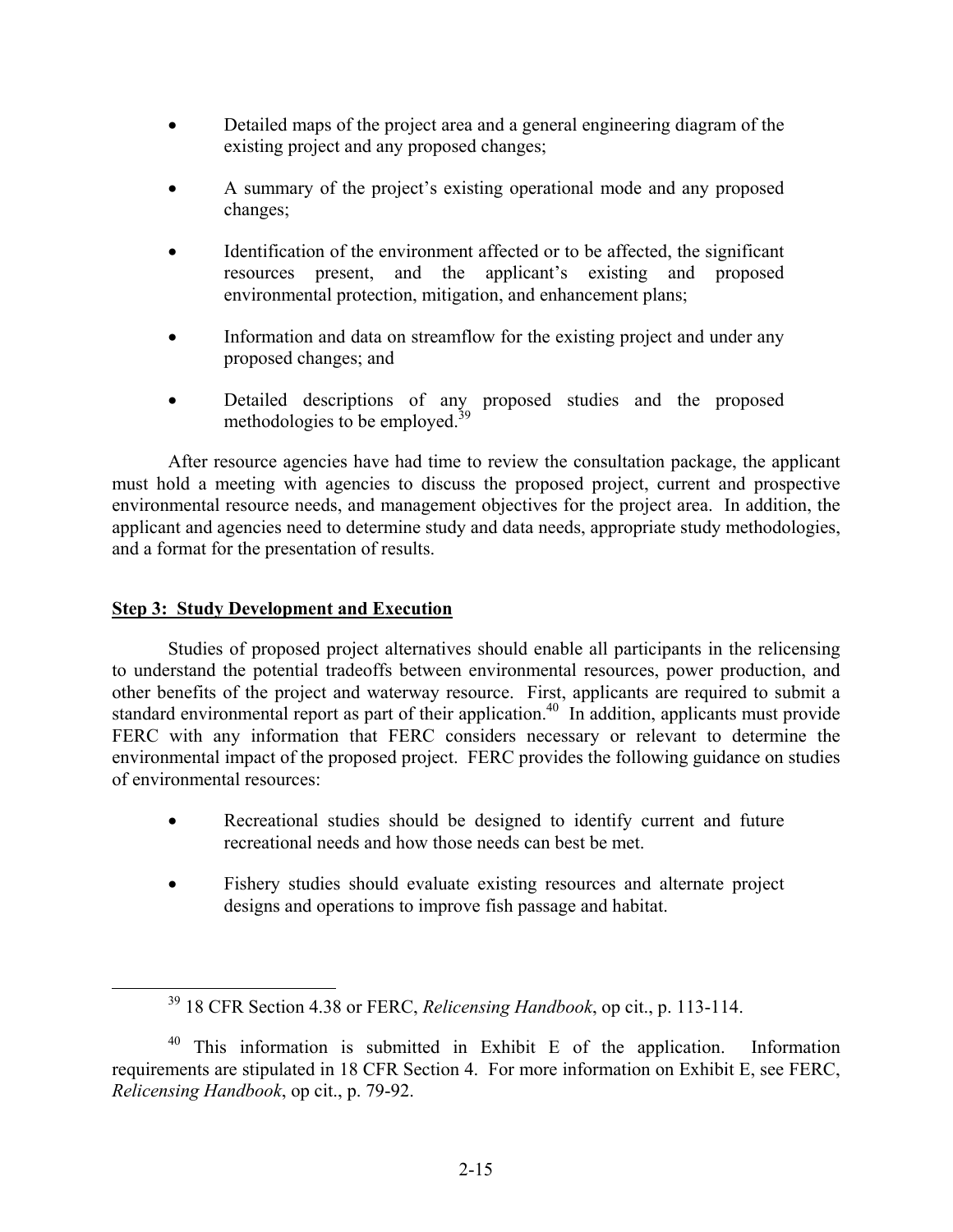- Water quality should be evaluated and alternatives considered to improve water quality, dissolved oxygen, and temperature levels.
- Other resources should be similarly assessed to identify resource needs and project potential for satisfying those needs. $41$

In addition to environmental studies, FERC notes that applicants might also develop studies to evaluate power needs, project operations and safety, and project economics.<sup>42</sup>

## **Step 4: Draft Application**

After studies have been designed and executed, the applicant must prepare a draft application and distribute it to resource agencies for review. Resource agencies are allowed 90 days to comment on the draft application. If resource agencies disagree with the applicant's environmental protection, mitigation, or enhancement measures, the applicant needs to consult with resource agencies about more acceptable measures. These consultations must be documented by the applicant, including a summary of agreements reached with resource agencies and remaining disagreements.

## **Step 5: Application Filing**

After consultations with resource agencies, the applicant can finalize its application for filing. As part of the environmental report, the applicant must include:

- Evidence of all consultation efforts, including the conclusions (and remaining disagreements) of consultations with resource agencies;
- All resource agency letters containing comments, recommendations, and proposed terms and conditions;
- Clean Water Act Section 401 certification, a certification waiver, or proof that the certifying agency has received the applicant's request for certification;
- An explanation of the project's compliance (or lack of compliance) with relevant comprehensive plans, along with resource agency comments regarding consistency;

<sup>41</sup> FERC, *Relicensing Handbook*, op cit., p. 52.

<sup>42</sup> For more information on these study areas, see FERC, *Relicensing Handbook*, op cit., p. 47-51.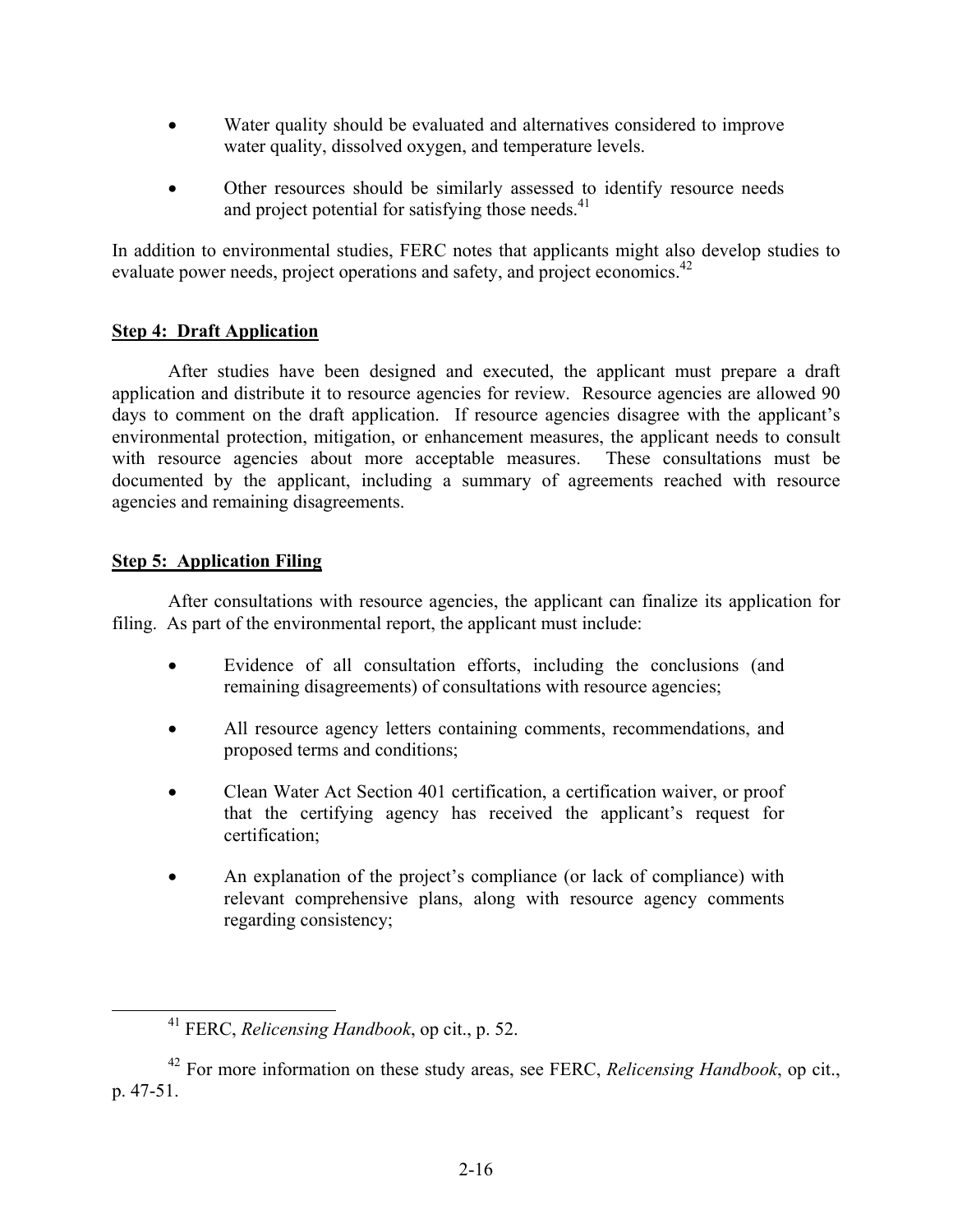- A description of how the applicant's proposal addresses issues raised by the public in initial consultations; and
- All letters from the public containing comments and recommendations.<sup>43</sup>

Applicants must submit a completed license application to FERC at least 24 months before the existing license expires. In addition, applicants are responsible for providing copies of the application to resource agencies and Indian tribes consulted previously.

## **Step 6: Application Processing and NEPA Compliance**

The relicense application is reviewed for adequacy by a team of FERC engineering and environmental specialists. They may find it deficient and dismiss it, request corrections of deficiencies, or accept it with or without a request for additional information. FERC is required to provide public notice of accepted applications and identify a time period for comments and recommendations by resource agencies, Indian tribes (where appropriate), and the public. Agencies can also prescribe mandatory conditions. FERC provides this notice in the Federal Register, local newspapers, and directly to resource agencies and Indian tribes.

FERC is responsible for reviewing the comments and recommendations of resource agencies, Indian tribes, and the public, as well as responses from the applicant, to determine whether adequate information exists to conduct an environmental review under NEPA. If additional data and analyses are required, FERC requests that the applicant provide them within 60 to 90 days. When FERC deems the information adequate, it initiates an environmental review. FERC typically prepares an Environmental Assessment for relicense applications. Based on this assessment, FERC may conclude that relicensing the project: (1) will constitute a major federal action significantly affecting environmental quality, which therefore requires an Environmental Impact Statement; or (2) will not have a significant environmental impact.

As noted previously, FERC is required under FPA Section 10(j) to solicit recommendations from resource agencies on licensing conditions for the protection, mitigation of damages to, and enhancement of fish and wildlife resources potentially affected by the project. If FERC and resource agencies differ over appropriate conditions, they can negotiate to try and develop more acceptable conditions through a process known as "Section 10(j) dispute resolution." Under this process, FERC must include resource agency conditions unless it deems them inconsistent with the FPA or other applicable laws, or can demonstrate that its own conditions adequately protect fish and wildlife.

## **Step 7: License Issuance**

The relicensing process concludes when FERC issues a new license, as long as no appeals or requests for rehearings are filed within 30 days after the license is issued. FERC's

<sup>43</sup> FERC, *Relicensing Handbook*, op cit., p. 57-59.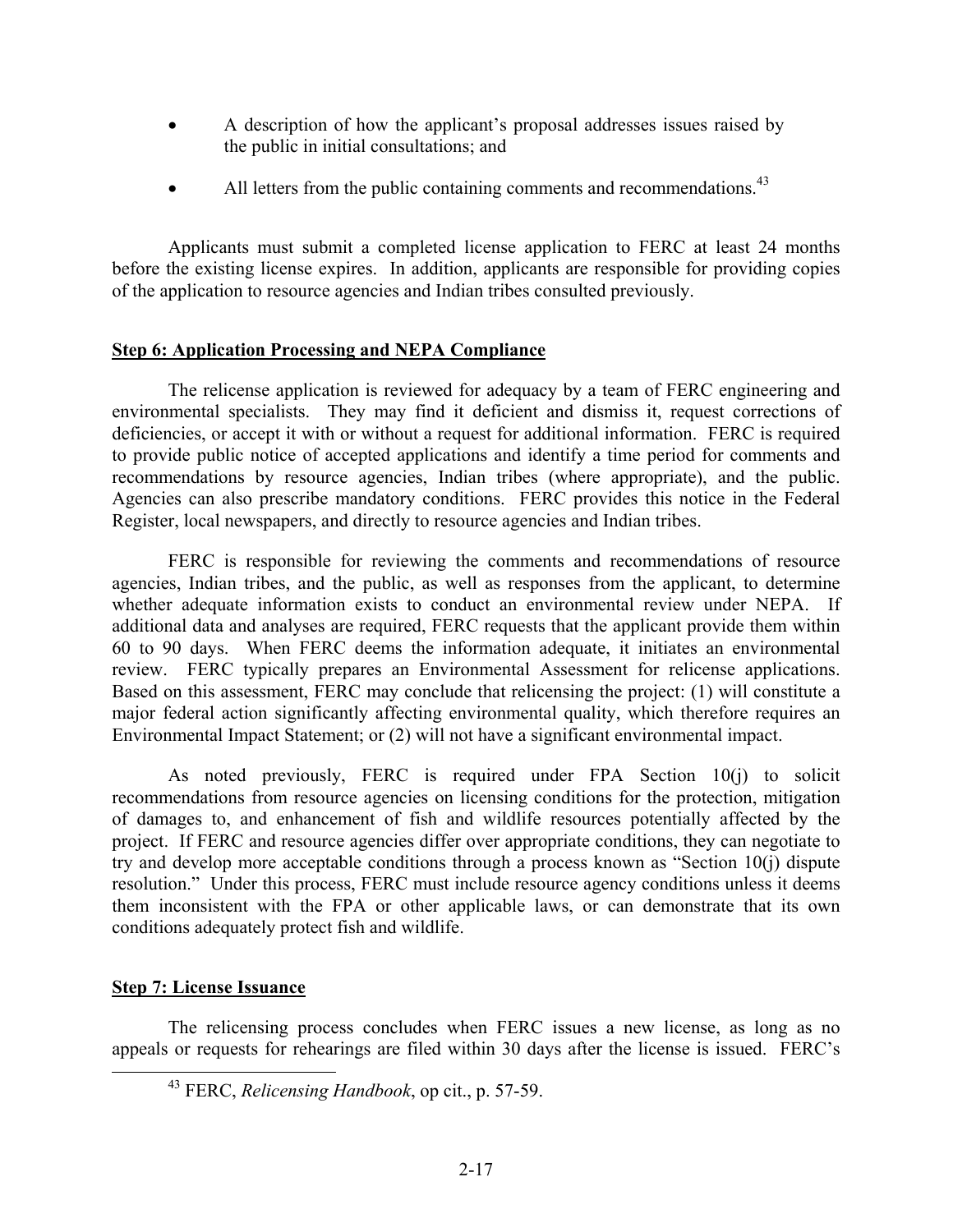license order should contain information on the project works licensed, the project operation, and environmental, engineering, and compliance conditions.

## **An Alternative to the Traditional Relicensing Process**

Section 2403(b) of the Energy Policy Act of 1992 established an alternative to the traditional relicensing approach, referred to as the Applicant Prepared Environmental Assessment (APEA) process. Under the APEA approach, an applicant can pay a third party, selected from a list approved by FERC, to develop a draft environmental assessment pursuant to NEPA *prior to* submission of a license application. In contrast to the traditional relicensing process, under which an environmental report is prepared by FERC staff or a FERC contractor *after* the license application has been submitted, APEA allows an applicant to file a draft environmental assessment with its license application.

The APEA process encourages the applicant (or the applicant's contractor) to work cooperatively with other stakeholders, including resource agencies, non-governmental organizations and the public, in the development of the environmental assessment and license application. The objectives of the APEA process are to:

- Front-load NEPA review and other licensing requirements, such as CWA Section 401 water quality certification and endangered species consultations;
- Facilitate the development of draft environmental reports and license applications that reflect and balance the interests of all stakeholders;
- Expedite the relicensing process. $44$

The APEA option offers an alternative relicensing approach that merges the traditional pre-filing consultation process with the environmental review process and more openly solicits the input of all interested stakeholders. In this way, APEA moves most of the post-filing review and comment activity into the pre-filing period, which provides for a more coordinated application and NEPA review process. Under the traditional approach, specific recommendations of resource agencies may be delayed until after the license is filed. The APEA process allows resource agencies to provide comments on the preliminary draft environmental

<sup>44</sup> FERC, *Guidelines for the Applicant Prepared Environmental Assessment (APEA) Process*, Office of Hydropower Licensing, 1996, p. 1.